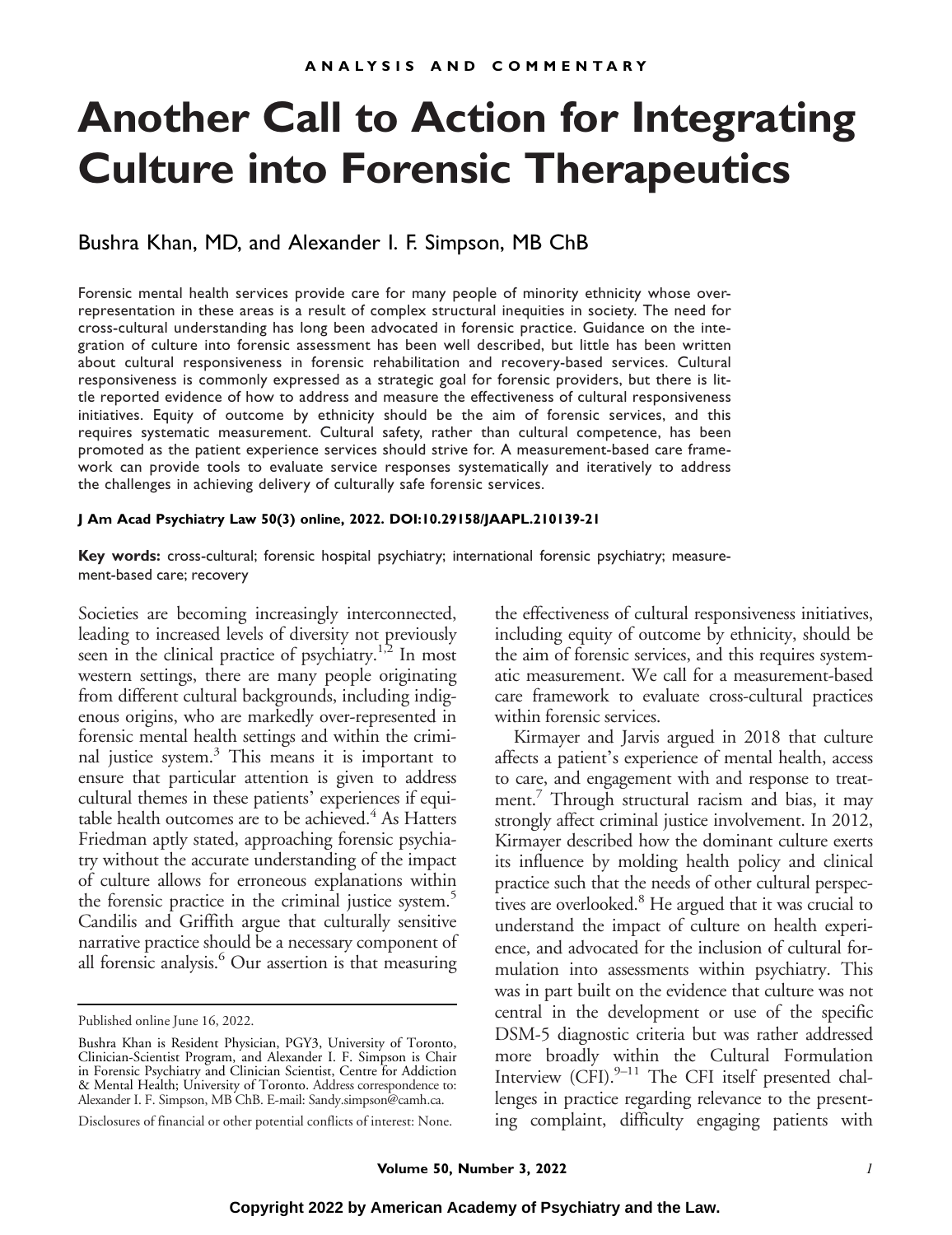severe presentations of mental illness, and even discomfort from the patient perspective in discussing culture and religion. $11$  Excluding mental health symptomatology variation between different cultures from the DSM-5 diagnostic criteria can lead to Western psychiatrists over-diagnosing severe and persistent mental illness among patients of minority ethnic communities that have disproportionately faced structural and systemic bias compared with those of the dominant culture.<sup>12</sup>

## **Culture and Forensic Psychiatry**

Integrating a cultural understanding into forensic praxis is a pressing need. There are two major domains: the requirement for a culturally responsive forensic assessment and the integration of culture into forensic mental health service (FMHS) delivery. The FMHS provides services to assess and treat individuals with mental illness who intersect with the criminal justice system; treatment varies and can occur within a hospital or community settings. $^{13}$  In 2007, Kirmayer and colleagues wrote a call for action to forensic psychiatry to integrate cultural perspective into forensic assessment to contextualize the individual's actions that led to engagement with the criminal justice system through the lens of their lived experience.<sup>14</sup> The authors emphasized the importance of accounting for culture as a domain of equity and asserted that integrating culture into the judicial system better allows for the aims of the prevention and rehabilitative justice to be achieved.<sup>14</sup> The authors described the implications within forensic assessment, where capacity to form criminal intent, determinations of culpability, and pre-sentencing evaluations could all be informed by culture. Griffith argued similarly that forensic assessment must ensure that the unique experience of the patient from a nondominant ethnic group be integrated into the forensic formulation.<sup>15</sup>

The American Academy of Psychiatry and the Law rose to these challenges by incorporating culture as a key aspect of forensic assessment in the 2015 Practice Guidelines for Forensic Assessment.<sup>16</sup> The AAPL guidelines provide an overview for ethnic disparities in diagnosis, the role of cultural identity in formulation, and the importance of attuning to language differences.<sup>16</sup> The guidelines focus on the actions and steps that individual practitioners can take toward a more culturally fair and inclusive practice in forensic assessment.<sup>16</sup> The guidelines do not cover the need to integrate culture into forensic care systems, or address rehabilitation, therapeutics, or recovery.

The Royal College of Psychiatrists published the Standards for Forensic Mental Health Services in 2019, which were developed in collaboration with patients and stakeholders.<sup>17</sup> These standards propose the integration of cultural responsiveness into improvement of service quality; specifically training staff in recovery and outcomes approaches and patient perspectives with both being key places to integrate culture into care. These standards outline approaches to admission and assessment, physical health care; treatment and recovery; patient experience; friends, family, and visitors; ward environment; physical security; procedural security; and relational security, among others. $17$ 

## **Culture and Forensic Therapeutics**

As noted, in 2007, Kirmayer and colleagues emphasized assessment and cultural understanding but did not explicitly consider how FMHS should implement cultural perspectives into forensic service provision.<sup>14</sup> Psychiatry in general also continues to struggle to integrate culture consistently and safely into formulation, training, and clinical care. This is likely due to ongoing factors including difficulty enacting institutional change, stakeholder buy-in, and practice change among other factors. More recently, Kirmayer and Jarvis extended their 2007 recommendations to emphasize the need for systematic integration of culture into mental health care.<sup>7</sup> Among several suggestions offered, they advocated for accreditation standards for cultural competency, which has been defined by others to include the knowledge, skills, and attitudes needed to interact and communicate effectively with individuals across cultures.<sup>18</sup> Furthermore, cultural safety (see below) and anti-racism education in health care education and practice is needed in addition to ongoing policy innovation in this area.

Given that cultural responsiveness has been described in forensic assessment, we were interested in reviewing the evidence from the published literature on the integration of culture into the delivery of FMHS, including interventions, rehabilitation, and recovery-based services.<sup>16</sup> FMHS can include inpatient and outpatient environments within specialized forensic psychiatric care. We conducted a literature review using the search terms culture, recovery,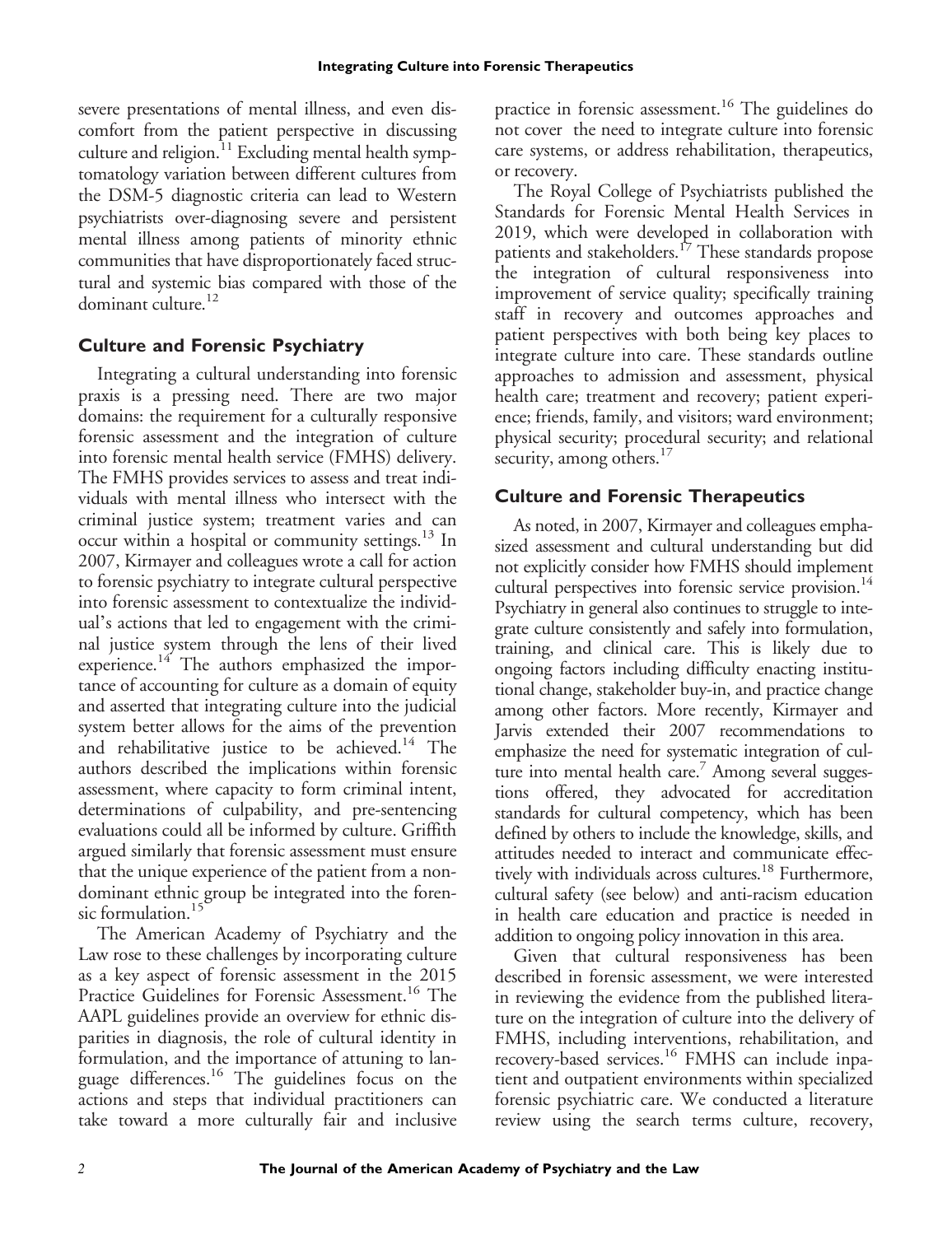rehabilitation, and treatment, using the PubMed and Google Scholar databases. Initially, we had included forensic psychiatry in our search terms and found this yielded limited results, so we broadened our scope to include psychiatry in general and mental health. We did not limit our search to specific culturally-relevant services but rather surveyed the literature for types of services offered. Unfortunately, there were no studies that formally evaluated how forensic services addressed culture explicitly. It appears that FMHS must develop and encourage studies that explicitly reference and guide how FMHS can address the equity, diversity, and inclusion challenges faced by FMHS. The remainder of this article will attempt to provide some guidance on how this could be achieved.

## **The Principle of Cultural Safety**

Most forensic services identify cultural appropriateness or responsiveness as a priority of their mission and vision, or models of care. Critics, however, have described that cultural competency is insufficient and stagnant and that cultural safety should be the goal of care.<sup>19,20</sup> Cultural safety can be conceptualized more broadly as knowledge paired with constant critical reflection about the patient experience within the structures of power that health care is delivered. Cultural competence is an attribute of the service or clinician. Cultural safety is ultimately the lived experience and perception of safety by the patient that results from engagement with the health care system.<sup>20</sup> Cultural safety is a different perspective than cultural humility (another widely used term), which centers on reflecting on one's personal and cultural biases and being sensitive to the cultural needs of others.<sup>21</sup>

Curtis and colleagues reiterate the importance of health care delivery and practice moving toward a cultural safety lens with emphasis on achieving health equity.<sup>22</sup> There is some evidence that cultural safety is a superior concept in terms of patient outcomes. Tucker and colleagues recruited largely low-income patients to complete questionnaires about their experience in cultural sensitivity.<sup>23</sup> Their results showed that practicing culturally safe medicine not only affects the patient experience but also improves adherence to treatment recommendations, thereby bolstering the therapeutic relationship.<sup>23</sup> Other studies have also observed that service user satisfaction and a perceived positive therapeutic relationship is related

to the social climate where individuals receive care. $24,25$  The studies support that emphasis in FMHS should be placed on cultural safety as it is rooted in patient experience instead of on competency, which is a provider attribute.

#### **Culture in FMHS Governance**

The importance of implementing a structured approach to measure and evaluate core domains in forensic service provision has been emphasized in two recent papers. Kennedy and colleagues describe excellence as the ability to consistently improve outcomes by clearly establishing core standards of care and conducting rigorous evaluation and research.<sup>26</sup> They use the example of oncology care where, upon diagnosis, patients receive health care that is standardized across sites (referred to as Treatment as Usual, TAU), and patients can provide informed consent to also be enrolled in randomized control trials to advance care. Kennedy et al. contended that, unlike the oncology field, the same opportunity for engagement in standardized health care delivery and available treatments was not present, but should be present, in the FMHS provision.<sup>26</sup>

For excellence to be achieved, the organizational structure, leadership, and care models within FMHS need to deliver TAU in a clear, measured, and personalized manner. At all different levels, rigorous evaluation and qualitative and quantitative research is needed to develop and enhance TAU through care delivery networks. In the second paper, Glancy and colleagues further reinforced the importance of measurement-based care (MBC), which they describe as evaluating patient symptoms and factors in a systematic fashion to inform management plans.<sup>27</sup> The authors conceptualized MBC as a logical extension of evidence-based practice and note that there are multiple forensic measurement tools such as the Dynamic Appraisal of Situational Aggression, and the Dangerousness Understanding, Recovery, and Urgency Manual (DUNDRUM) as tools to implement MBC.<sup>27</sup> Another example is the Clinical Global Impressions—Corrections tool, which was adapted to assess the efficacy of treatment within the forensic correctional environment.<sup>27</sup> The implementation of an MBC framework provides the ability to measure individual and group differences by ethnicity in a FMHS setting.

Neither of these articles tackles the subject of differential cultural responsiveness, even though it follows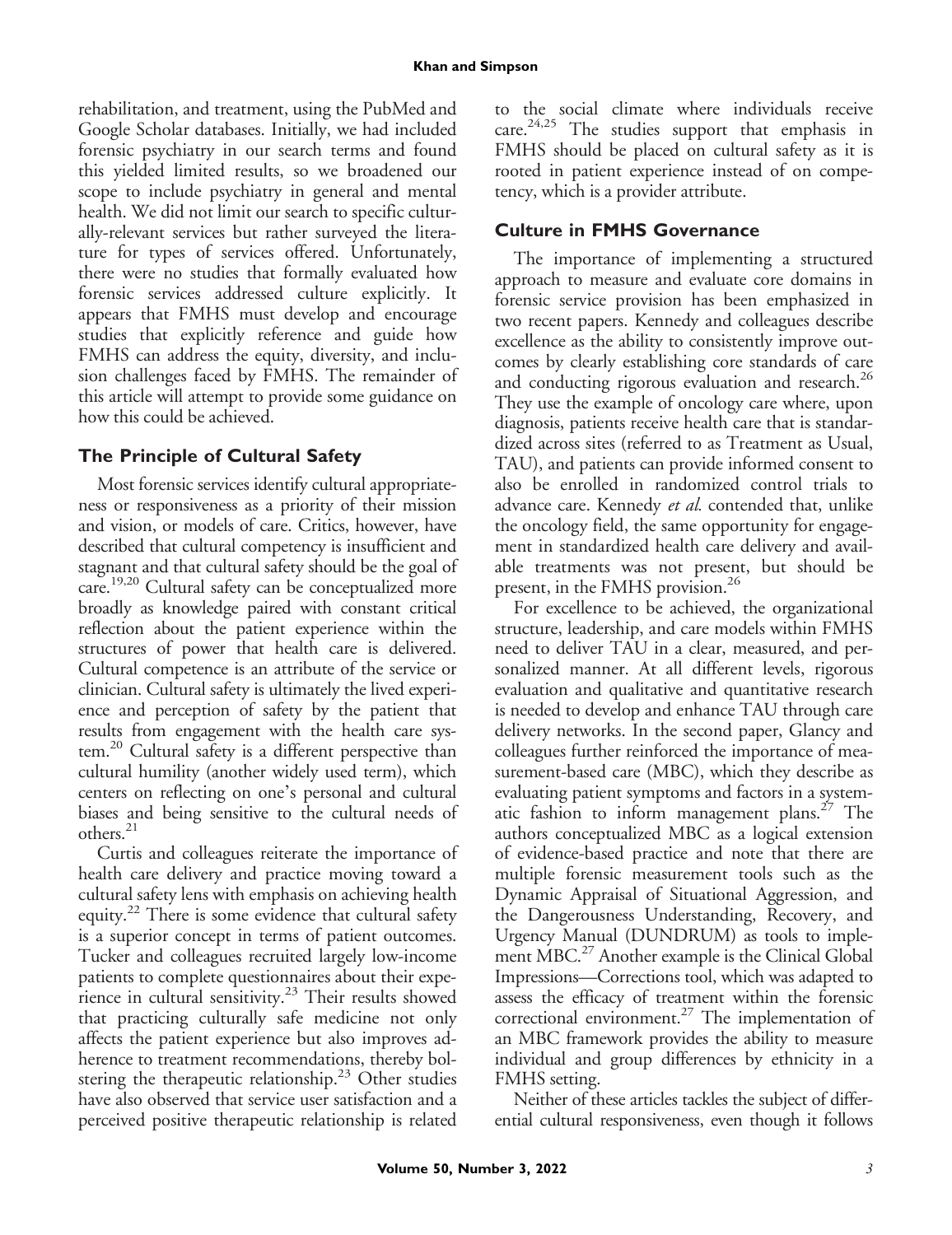that personalized medicine must necessarily be culturally safe to achieve effectiveness or equity of outcome. Equity of outcome is the appropriate measure given that regardless of patients' cultural backgrounds, the outcome regarding their psychiatric health and the care afforded to them within the FMHS should be equal as in other aspects of medical care. If we are interested in achieving equity of outcome across ethnic groups, FMHS need to bring a cultural focus to evidence- and measurement-based practice. Indeed, if appropriate MBC is implemented as these authors suggest, it becomes readily possible to measure differences in experience across cultural groups and measure the impact of developing practices aimed at improving the experience and effectiveness of forensic care. To date, there is no published work addressing these challenges.

There is a shared concern for the lack of standardization of the role of culture across clinical experiences in addition to the need for iterative training to ensure cultural safety.28 Including those with cultural "know-how" (referred to as "brokers" by Kirmayer and colleagues) $14$  as key members of a treatment team, serving as not only linguistic translators, but also cultural consultants, is an example of how such sensitivity may be manifest in the care team.<sup>29</sup> The design of future services should incorporate culture into service design and streamline the integration of cultural experts or consultants into clinical experiences without the added steps of requesting them through a third-party service. Finally, forensic psychiatry practitioners must critically consider the application of DSM-5 diagnostic criteria given that cultural differences may affect symptomatology and its expression.

#### **Measurement and Cultural Responsiveness**

There are two key questions here. The first is whether culturally relevant factors included in the MBC tools are employed. The second is whether the measurements that are taken are analyzed with an eye to equity of outcome or the achievement of cultural safety (e.g., whether systematic biases or poorer outcomes are investigated between ethnic groups in a clinical program).

There are now tools that can guide practice and explicitly measure domains relevant to cultural competency and cultural safety. The Cultural Formulation Interview (CFI) is the best standardized tool for clinicians to conduct person-centered cultural assessments.<sup>11</sup> These culturally-centered assessments can

inform diagnosis and treatment planning based on the individual patient's needs and preferences.<sup>11</sup> The CFI has been adapted to correctional psychiatric assessments and considers cultural explanations for engagement within the criminal justice system.<sup>30</sup>

Cultural understanding or formulation must lead to the identification of cultural needs in treatment. Enacting a cultural needs assessment ensures that we review aspects of culture, including religion and spirituality, and determine how they are currently being met within FMHS. A well conducted needs-assessment can be used to cultivate cultural safety.<sup>31</sup> When it comes to the assessment of risks or strengths, however, there is no structured professional judgment tool for risk assessment, management, or monitoring of progress that attends to culture, identity, or faith.

Even without a tool like the CFI, it is possible to see if equity of outcome is being achieved by performing an analysis of routine process or outcome measures by ethnicity. It is important to assess patient experience, therapeutic engagement, and satisfaction routinely to measure change and to analyze such data by ethnicity to ensure that the goal of equity in experience is being achieved. There are a variety of tools from self-assessment questionnaires to validated tools that measure recovery-based and equity-relevant experience. In 2020, Banks and Priebe conducted a systematic review of scales used to assess the therapeutic milieu of inpatient settings and found five common scales: Ward Atmosphere Scale (WAS), Community-Oriented Programs Scale (COPES), Good Milieu Index (GMI), Characteristics of the Treatment Environment (CTE), and Essen Climate Evaluation Schema (EssenCES).<sup>32</sup> The EssenCES has been reported in a variety of FMHS settings. The EssenCES is a 15-item, 5-point Likert scale and poses questions regarding patient and staff experiences.33 The scale poses statements such as "some patients are afraid of other patients" and "both patients and staff are comfortable on this ward" among others and asks individuals to rate their agreement with such phrases from "not at all" to "very much." <sup>33</sup> The EssenCES tool has been administered within a variety of settings, with inpatient psychiatric and correctional settings being studied in detail.<sup>34,35</sup> Its ability to assess ward atmosphere in forensic psychiatric settings with demonstrated structural validity in measuring therapeutic hold, experienced safety, and patient cohesion and mutual support are all very relevant to patient experiences that may be sensitive to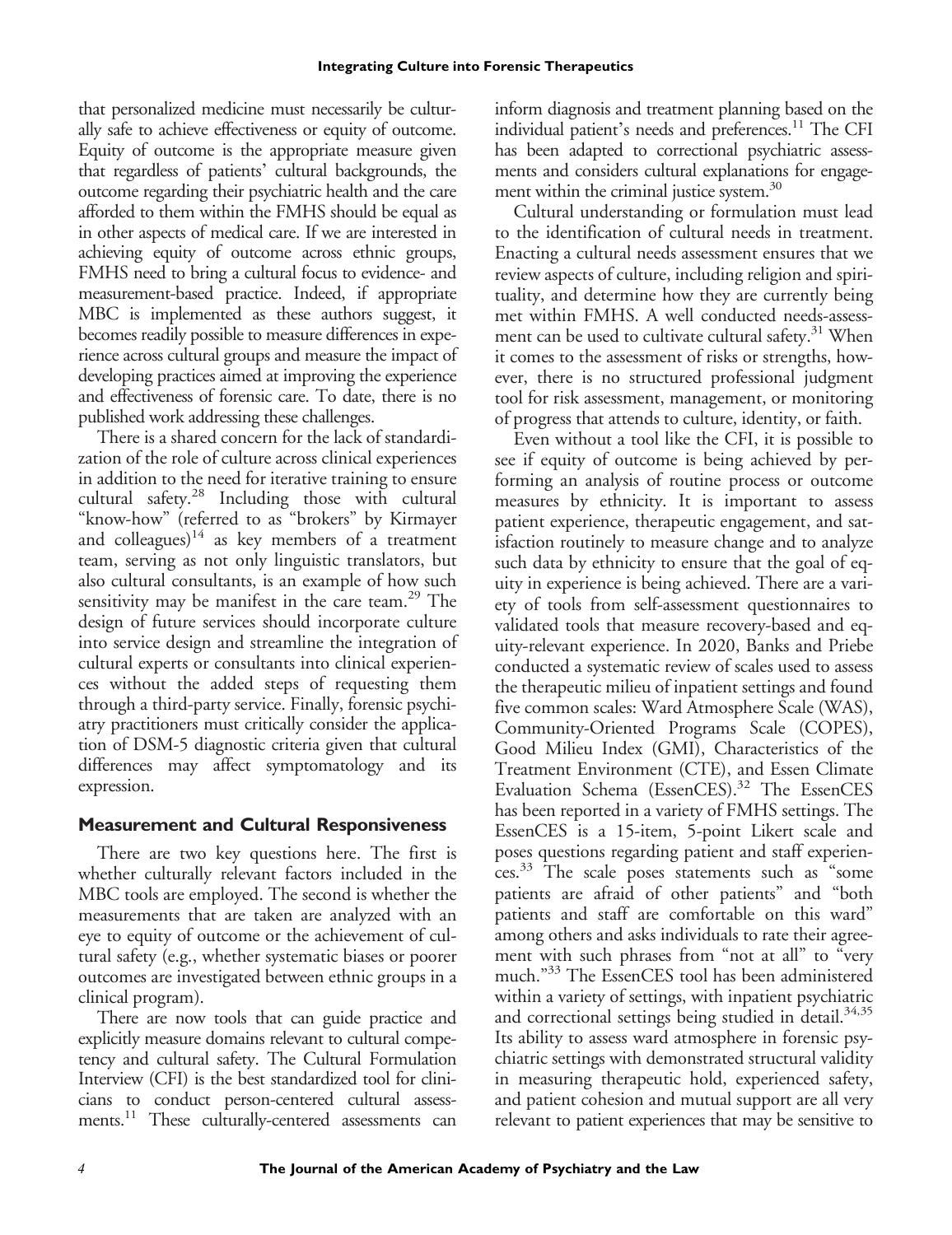cultural understanding.<sup>32</sup> Day and colleagues found that the EssenCES could be used to measure and ensure equity of patient experience and outcome while employing a cultural competency lens.<sup>34</sup> Practically, the EssenCES could be administered within any ward environment to assess ward atmosphere and individual experience and could be repeated iteratively to assess change.

## **Cultural Safety as Aim of Staff Training**

Moreno and Chhatwal asserted that training and education play a key role in cultivating cultural safety in the next generation of care providers.<sup>2</sup> The Refugee Assistance Program Workers adapted a checklist from the Greater Vancouver Island Multicultural Society to allow practitioners to recognize areas within the realm of cultural competency.<sup>36</sup> Practitioners can assess where they have limitations and could benefit from development to improve client experiences.<sup>36</sup> The Canadian Psychiatric Association (CPA) has published guidelines for training in cultural psychiatry to integrate these practices into the care system. The CPA 2021 Guidelines include learning objectives relating to health, psychopathology, clinical practice, and health policy within both the undergraduate and postgraduate medical environments.<sup>4</sup> They further integrate cultural competency into the Canadian national medical education assessment framework called CANMEDS, such that cultural learning can be easily integrated into residency and medical school curricula.<sup>4</sup> Aly and colleagues described other avenues of system improvement through adapting models of care such as cognitive-behavioral therapy (CBT) to be attuned with the cultural background of the patient and provider.<sup>37</sup> The authors suggested CBT could be culturally adapted using the Awareness, Assessment, and Adjustment model such that philosophical orientation, technical and practical adjustments, and theoretical modifications can be made with specific cultures in mind. $37$  Regardless of the adaptations considered and implemented, Healey and colleagues emphasize the need for measuring health experiences and doing so iteratively.<sup>28</sup>

# **(A Few of the) Major Challenges**

Overall, we are approaching cultural challenges in FMHS from a point of paucity of evidence. This may betray the slowness of our specialty to systematically tackle equity, diversity, and inclusion at governance, clinical, and research levels. We have not developed tools to understand the effects of culture in FMHS, most notably the absence of any structured professional judgment tool that in-cludes factors that address culture. Nevertheless, there are ways of measuring dimensions relevant to cultural safety and equity of outcome that can be readily introduced or may already be in use. We anticipate that there will be difficulties in enacting this call to action as seen in the limited uptake of calls made by Kirmayer and colleagues in  $2007$  and  $2019$ <sup>7,14</sup> One main concern in integrating cultural safety in a sustainable manner is to ensure it is not a one-off training on, for example, unconscious bias or anti-racism but rather is a concerted effort across all levels of a service to ensure sustained change. Integrating cultural understanding in a non-tokenistic manner must include perspectives from brokers and service users as key to any programmatic or systemic changes.

## **Conclusion**

The dialogue regarding cultural safety within the practice of psychiatry and, more specifically, forensic psychiatry needs to move from recognition into behavior change. We must integrate measurementbased care that takes consideration of cultural factors. Risk assessment tools need to be analyzed for crosscultural bias and the dimensions of identity, cultural practices, and faith considered as strengths or protective factors. We call for renewed action toward making education and treatment environments practice cultural safety through the creation of guidelines.<sup>4,16</sup> Finally, consistent measurement of patient experience is a necessary task. Equity of outcome by ethnicity should be the aim of forensic services. This requires systematic measurement and a measurement-based care framework. Engaging preexisting patient experience measures such as the EssenCES tool would be worthwhile to ensure that both equity of outcome and equity of experience are maintained.

#### **References**

- 1. Gopalkrishnan N. Cultural diversity and mental health: Considerations for policy and practice. Front Public Health. 2018; 6:179
- 2. Moreno FA, Chhatwal J. Diversity and inclusion in psychiatry: the pursuit of health equity. Focus (Am Psychiatr Publ). 2020; 18(1):2–7
- 3. Clark S. Overrepresentation of Indigenous people in the Canadian criminal justice system: Causes and responses. Research and Statistics Division, Department of Justice Canada [Internet]; 2019. Available from: [https://www.justice.gc.ca/eng/rp-pr/jr/oip](https://www.justice.gc.ca/eng/rp-pr/jr/oip-cjs/oip-cjs-en.pdf)[cjs/oip-cjs-en.pdf](https://www.justice.gc.ca/eng/rp-pr/jr/oip-cjs/oip-cjs-en.pdf). Accessed January 21, 2022